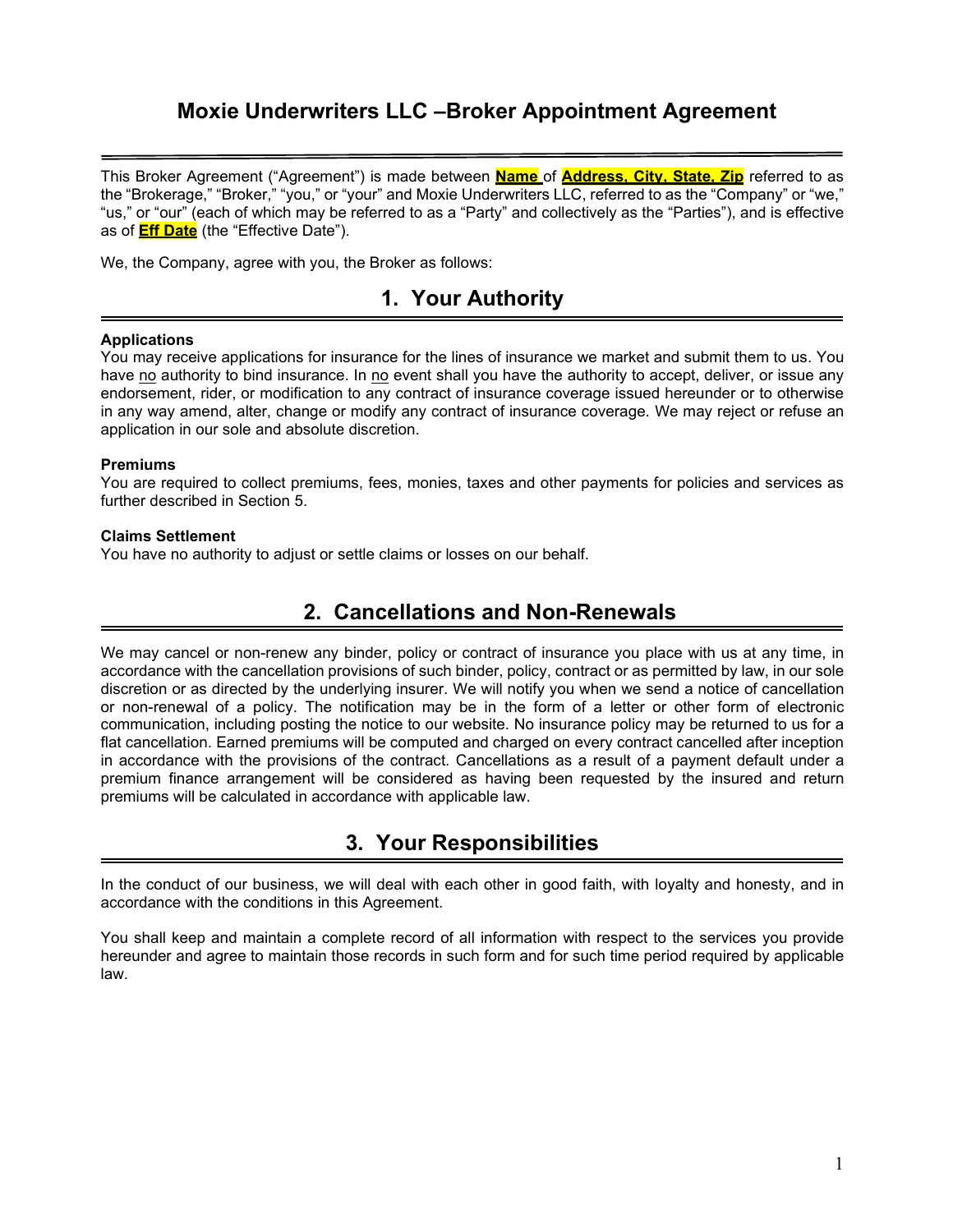You will promptly report all losses and claims, and provide relevant loss and claim information pertaining to coverages placed with us. You are required to cooperate fully in the investigation, adjustment, settlement and payment of any claim when and as reasonably requested by us.

You are responsible for all of your expenses, except when we agree in writing to the contrary.

You will obtain our prior written approval of any advertising that includes reference to this Company or any of its policies or services.

If applicable, you are responsible for the payment of any applicable surplus lines taxes and stamping or filing fees and the filing of all affidavits as required by the appropriate surplus lines governmental entities and shall provide us with written evidence of such payment and compliance on a quarterlybasis.

Any blank policy forms, Company supplies, information obtained from our computer systems, or underwriting guidelines we provide for your use are our property and must be returned to us, or our authorized representatives, immediately upon our request. All software or electronic documents or files must be deleted from your computers or systems immediately upon our request, subject to any applicable statutory document retention requirements. You agree to certify that all our property has been returned or destroyed at our request.

### **4. Confidentiality**

Broker and Company agree to treat the other Party's proprietary information including, but not limited to, information related to sales, projections, reports of operations, underwriting criteria, underwriting rates and rules, computer software, method and style of doing business, (collectively, the "Confidential Information") as confidential and to not disclose such information to any person not a party to this Agreement. The Broker recognizes and agrees that the disclosure or improper use of the Company's Confidential Information will cause serious and irreparable injury to the Company. The Parties agree to protect each other's Confidential Information by using commercially reasonable efforts to prevent the unauthorized disclosure of the Confidential Information. This Section shall survive the termination of this Agreement.

## **5. Premium Collection and Commissions**

You are responsible for collecting all premiums, fees, monies and taxes due and for holding, as a fiduciary, such premiums, fees, monies and taxes separate from your own funds. Every binder, policy or endorsement we issue will have an attached premium bill showing the gross premiums, the agreed upon commission rate, the net premium and the date when the premium net of commission is due to us. You are responsible for remitting premium for all policies (whether collected by you or not), less the agreed upon commission, plus any applicable taxes, fees or policy fees to the Company when such premiums, fees, monies or taxes are due. You do not have the authority to extend the time for payment of premiums or other amounts due.

You shall promptly refund to, and agree unconditionally to pay to the order of, us all unearned commissions received with respect to any insurance premiums that are refunded because of the cancellation of any policy, and/or reductions in insurance premiums paid for any policy at the same rate at which such commissions were originally paid. The underlying insurer reserves the right to collect any premium or fees directly from the insured in the event that you fail to remit such amounts as required. Notwithstanding the foregoing sentence, your obligations pursuant to this Section shall not be deemed waived, released, or forgiven, nor shall it be deemed a substitution of your obligation, if the underlying insurer attempts to collect the premiums or fees directly from the insured.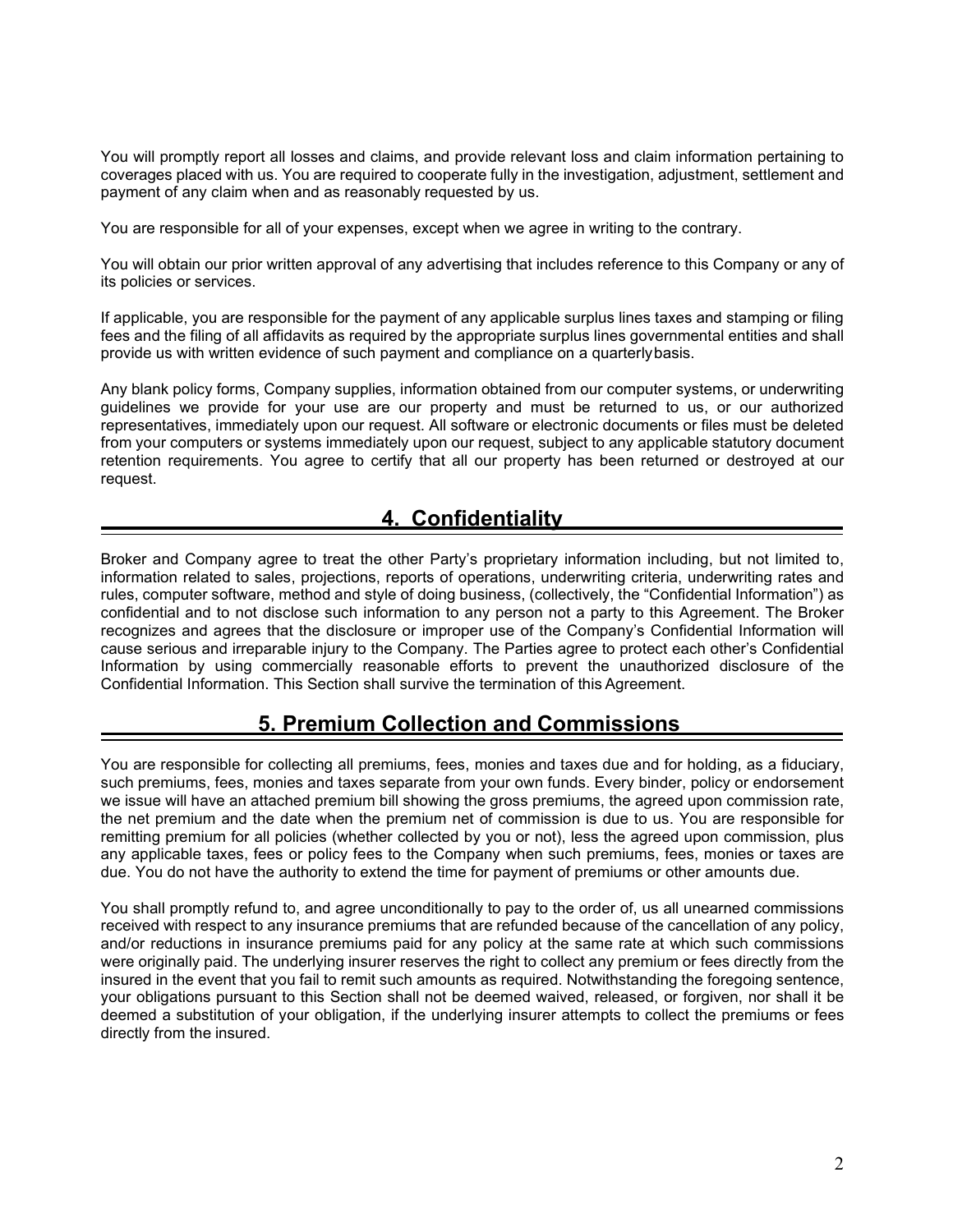You agree to notify us in writing by the billing due date if you are unable to collect additional premiums due as a result of a policyholder audit. No commissions are payable on premiums you are unable to collect.

From time-to-time we may find non-material accounting differences between your and our records. If and when this occurs, the Party noting the discrepancy must notify the other Party no more than five (5) business days from the date of discovery, and together the Parties shall work to resolve such discrepancy in a customary, reasonable, prudent and professional manner. However, if the nature and/or amount of the discrepancy remains in dispute, you agree that our records shall control. You agree to use your best efforts to assist us in collecting any deductible due from a policyholder if we so request.

We shall have the right to offset compensation due to You under this Agreement by the amount of (1) past due premiums, or other amounts, such as return commissions, currently due and owed by You to Us and/or the underlying insurer(s) arising out of any policy of insurance issued under this Agreement; and (2) liabilities incurred by Us or our insurers caused by Your negligent or illegal acts or omissions or Your failure to follow the terms of this Agreement.

# **6. Broker Representations and Warranties**

You represent, warrant, and covenant that:

- 1. You are properly licensed by the regulatory agency for all states and lines of business for which Broker is submitting business under this Agreement. You agree to notify us immediately in writing if you shall fail to renew such license(s) or a license(s) is revoked, suspended or canceled, or subject to a proceeding therefore, or if you receive any inquiry from a regulatory agency regarding a consumer complaint related to the business you produce for us pursuant to this Agreement.
- 2. At our request, you will promptly provide us with a copy of your relevant insurance license(s) or the license(s) of any person producing business under this Agreement.
- 3. Notwithstanding any provision in this Agreement to the contrary, no compensation shall be payable by us to you after termination of this Agreement if you commit any act of fraud, malfeasance or nonfeasance in connection with this Agreement.
- 4. You have and shall maintain (i) Errors & Omissions insurance coverage of not less than \$1,000,000 per occurrence for matters arising out of or relating to any and all aspects of your business performed pursuant to this Agreement, and (ii) fidelity insurance covering you and your employees. All insurance must be issued by an insurer with an A.M. Best rating of at least "A-". You agree to provide us with proof of such coverage upon our request and shall provide us notice of any material changes to coverage or notices of non-renewal or cancelation from the insurer(s).
- 5. You and your employees shall comply with all applicable federal, state and local laws in connection with this Agreement and any transaction effected pursuant hereto.
- 6. You acknowledge that under "The Violent Crime Control and Law Enforcement Act of 1994" (the "Act"), 18 U.S.C. § 1033, it is a criminal offense for you or any of your employees to engage in the business of insurance if you or such employee(s) has been convicted of a criminal felony involving dishonesty or a breach of trust or has been convicted of a felony offense under the Act. You understand that the Act does allow for exemptions to be made on a case-by-case basis upon application to the applicable Department of Insurance regulating its business and that, in addition, states may require the disclosure of your employment of any individuals convicted of such felonies. You warrant and represent that you will not employ any individuals to transact business under the terms of this Agreement who have been convicted of a felony as that term is defined under the Act, or will obtain appropriate exemptions for such individuals and, further, warrants and represents that you are and will remain in compliance with the Act during the term of this Agreement.

### **7. Indemnification**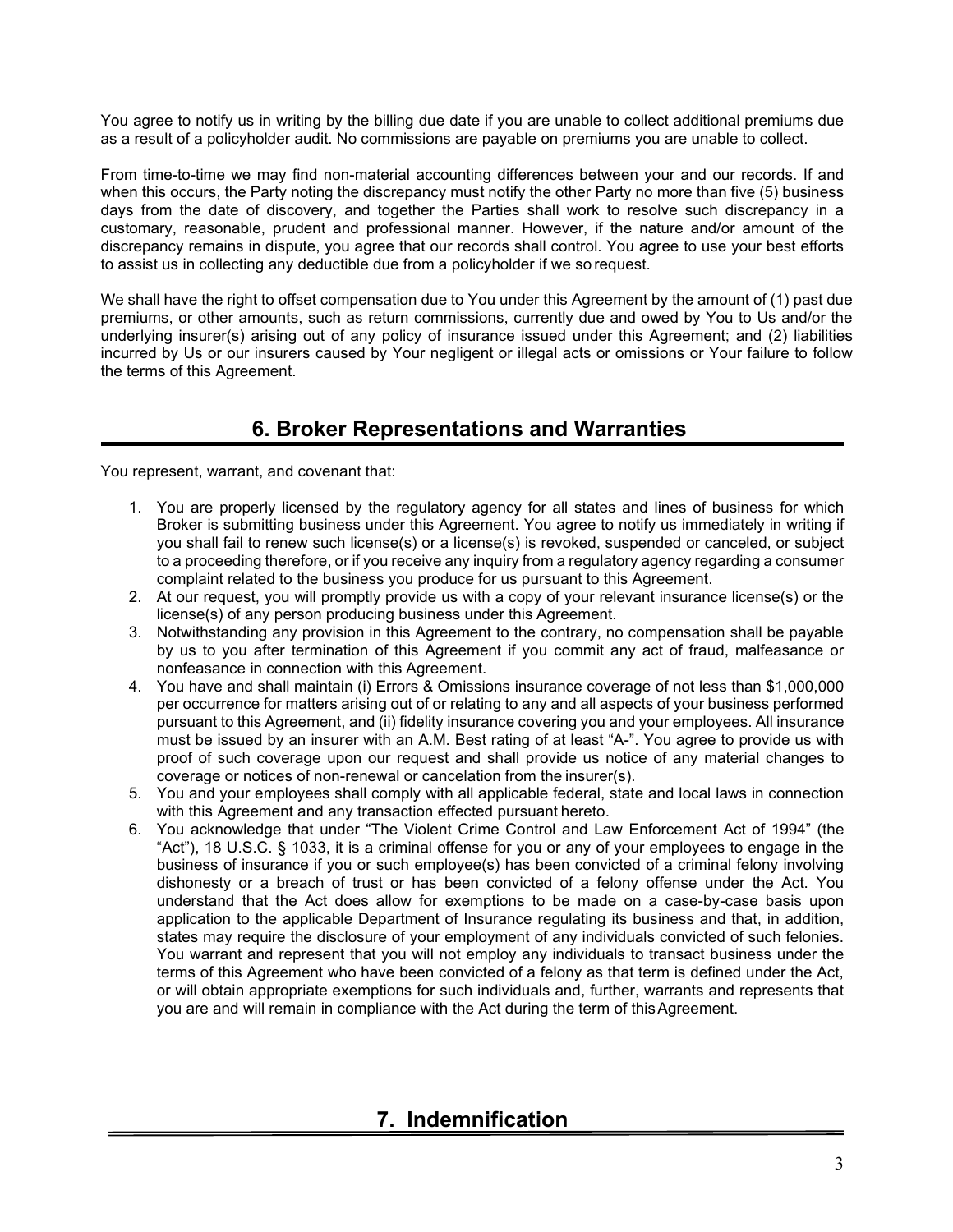You agree to forever defend, indemnify and hold us and our affiliates, employees, officers, directors, agents and assigns harmless from any claims, suits, actions, judgments, liabilities, losses, expenses and damages of any kind, including, but not limited to, attorney's fees and costs of investigation, which we or our employees, officers, directors, agents and assigns become legally liable for as a direct result of any acts, errors, omissions, unauthorized representations, negligent, reckless or willful misconduct, or fraud of you or your employees, or due to the failure of you or your employees to comply with the provisions of this Agreement or the transactions effected pursuant hereto.

We agree to forever defend, indemnify and hold you harmless from any claims, suits, actions, judgments, liabilities, losses, expenses and damages of any kind, including, but not limited to, attorney's fees and costs of investigation, which you become legally liable for as a direct result of any acts, errors, omissions, unauthorized representations, negligent, reckless or willful misconduct, or fraud of us or our employees, or due to the failure of us or our employees to comply with the provisions of this Agreement or the transactions effected pursuant hereto.

A party seeking indemnification under this paragraph must, as a condition precedent to such indemnification, promptly notify the other party in writing of any claim or suit against it, which it contends is covered by the indemnification language contained herein. If indemnification is sought from us, we shall be entitled to make such investigation, settlement or defense thereof as it deems prudent, including, at our sole option, the right to assume the full defense of any action filed.

The indemnification provisions herein shall survive the expiration or termination of this Agreement.

## **8. Electronic Transactions**

In the event that we provide you access to our data processing files through a computer terminal or other processing equipment in your office, and/or access to our computer system via the Internet**,** a computer terminal, or other processing equipment to electronically access and download information to rate and quote insurance and to access and download information including, but not limited to, policies, rates, rules, forms, manuals, and other information which is contained in or accessible from its computer system, Broker agrees to comply with any policies and procedures established by us regarding your Brokerage's access to and use of such information.

Without limitation of the foregoing, when we provide any such access, you are responsible for maintaining the security and integrity of our electronic systems at your place of business. In the event of a data breach, you will be responsible for notifying the affected policyholders including your intent to remedy the matter.

It is your responsibility to ensure that your staff is aware of the sensitive and proprietary nature of our systems and the information provided by our systems, of the importance of confidentiality, and of the conditions described in this Section of this Agreement. All rights we grant under this Agreement as to our systems and information provided by our systems are limited, non-exclusive, non-transferable, non- assignable license rights during the term of this Agreement, not a sale; we, and our licensors and suppliers, reserve all rights not expressly granted herein.

Notwithstanding the foregoing, nothing in this Agreement changes, modifies or supersedes any applicable End-User License Agreement.

### **9. Term and Termination**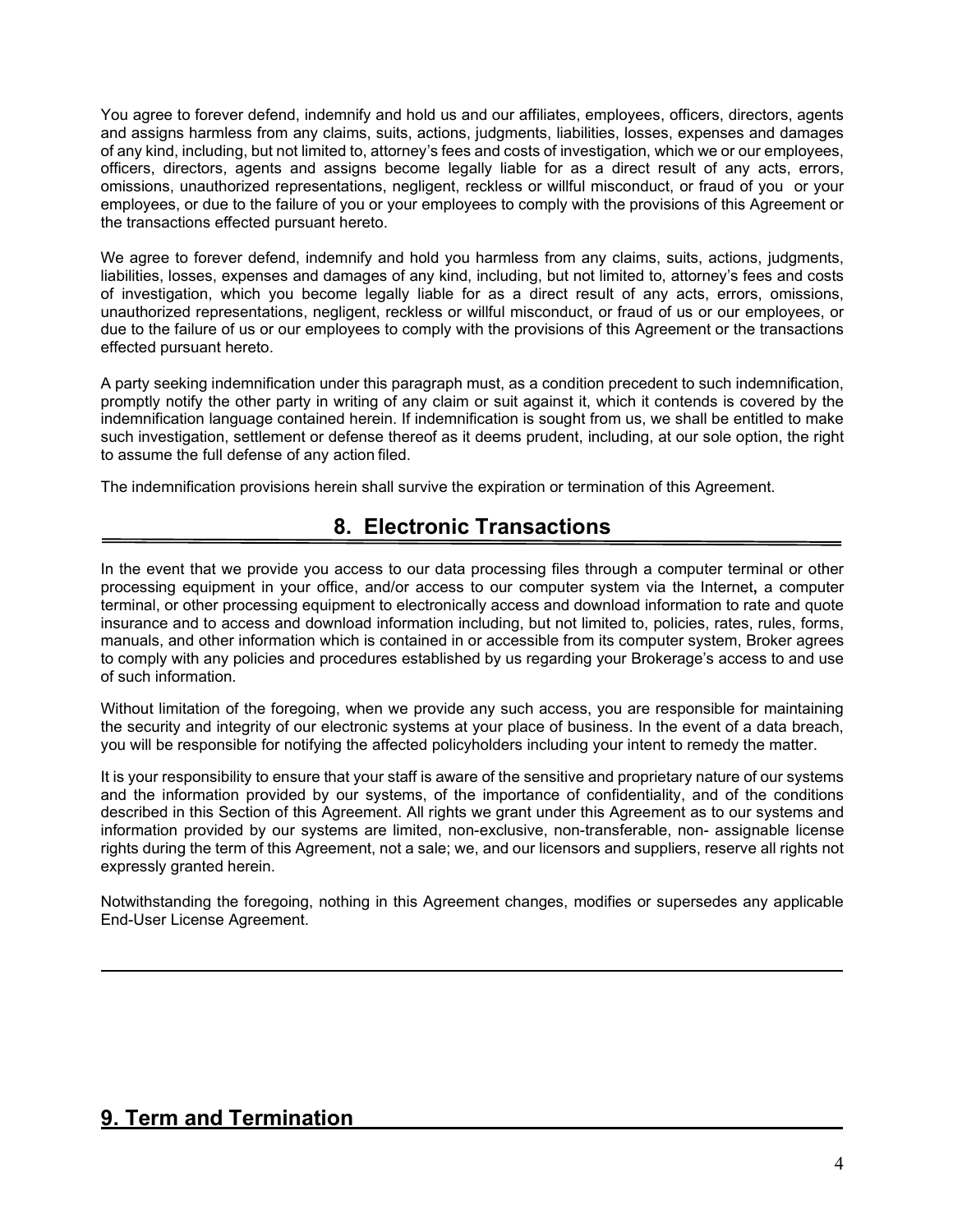The term of this Agreement shall commence from the Effective Date and continue thereafter until terminated by either party in accordance with the terms and conditions hereto.

This Agreement may be terminated as follows:

### **Without Cause**

Either party may terminate this Agreement at any time, subject to any regulatory requirements that may apply, by providing at least 30 days written notice to the other party. The Agreement may be terminated immediately by the mutual agreement of the parties.

### **Automatically (With Notice)**

Subject to any regulatory requirements that may apply, we shall have the right to terminate this Agreement immediately upon written notice to you, in the event that:

- 1. You become financially insolvent;
- 2. You are the subject of a voluntary or involuntary petition under any state or federal bankruptcy, receivership, liquidation, rehabilitation, administrative proceeding statute;
- 3. You violate any applicable federal, state or local law, regulation or rule in connection with this Agreement;
- 4. Any license required to conduct business as contemplated in this Agreement becomes subject to suspension or revocation by any regulatory agency;
- 5. You or your employee(s) or agent(s) breach the confidentiality provisions of Section 4 or the terms of any applicable End-User License Agreement;
- 6. Your remittance of premiums, fees, return commissions, monies or taxes is consistently late;
- 7. Any payment made to us is rejected due to non-sufficient funds in your bank account; or
- 8. You breach any of the material provisions of this Agreement and fail to cure the breach within ten (10) days after written notice of the breach.

### **Automatically (Without Notice)**

Subject to any regulatory requirements that may apply, this agreement shall terminate immediately, without notice, as follows:

- 1. **Advance Notice of Brokerage Change in Ownership Required**. Upon the effective date of any sale, merger, change in control, or transfer of your business or substantially all of its assets, or its consolidation with a successor broker, brokerage or other business entity, unless, prior thereto, this Agreement is assigned with our express written consent;
- 2. Upon the abandonment of your business.

After the date of the termination of this Agreement, unless otherwise stipulated at our option, you shall collect and account to us for all premiums, commissions and other transactions unaccounted for as of the date of termination or arising thereafter in respect to outstanding insurance policies. If we find it necessary to perform any duties otherwise required by you under this Agreement, you shall be liable for costs incident thereto. Notwithstanding any other provision of this Agreement to the contrary, all of our rights arising out of this Agreement shall survive the termination of this Agreement, unless otherwise specifically excluded.

### **10. Ownership of Expirations and Renewals**

Unless otherwise provided for herein, your records, expirations and renewals of policies are your property and will remain in your possession. We will not take any action that could be construed as moving a policy from one of our brokers to another without authorization from the policyholder, unless required to do so by law. We will not use our records to solicit policyholders for the sale of insurance or other products or services without first obtaining your written consent.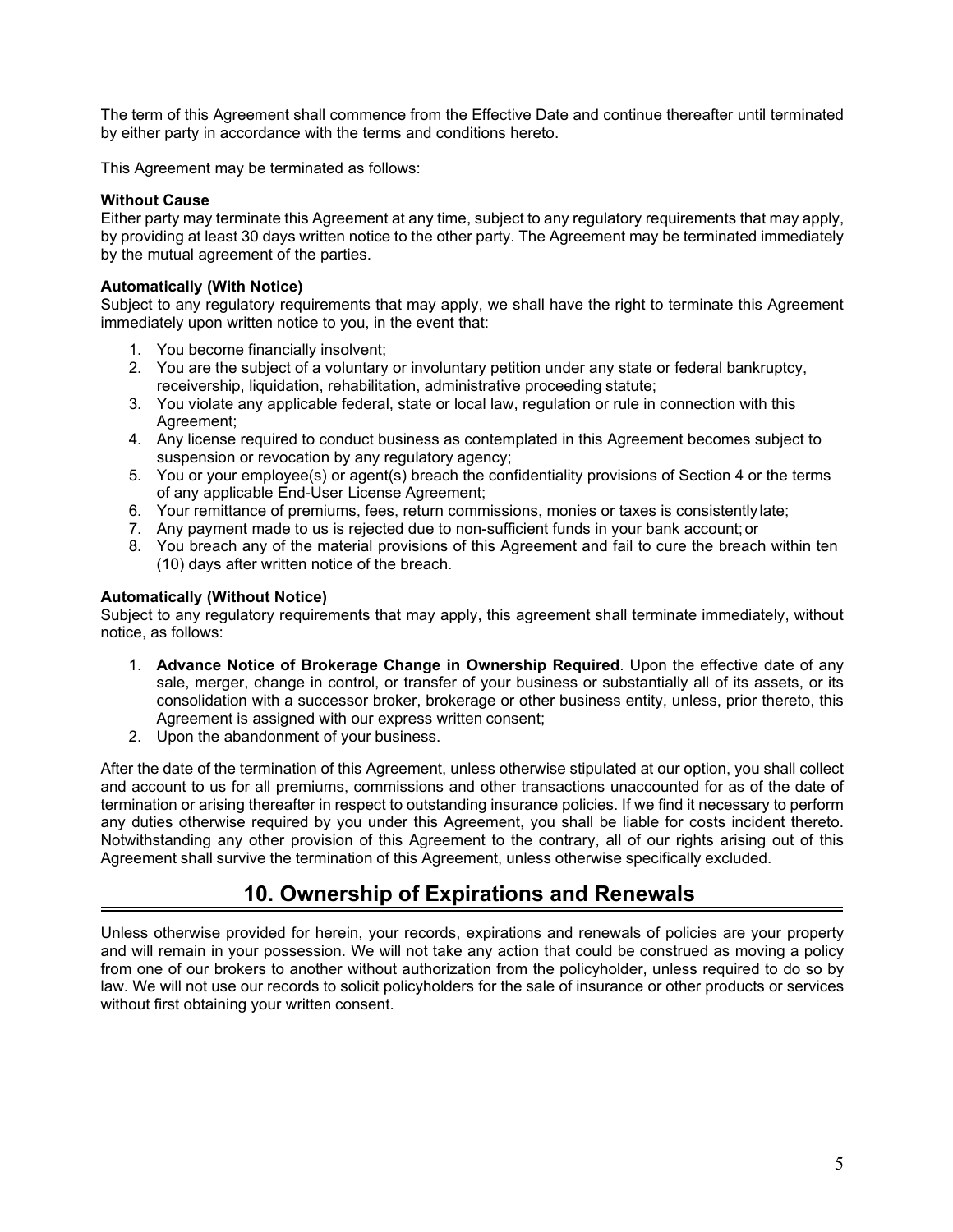## **11. After Termination**

Upon termination, you shall complete the collection of and account to us for all premiums or other funds unaccounted for at the time of termination or thereafter with respect to any policies issued pursuant to this Agreement. If, upon termination of this Agreement, you are entitled to the ownership, use and control of expirations and renewals, we will maintain policies in force for as long as required by law or until their normal expiration or anniversary date, whichever occurs first, and subject to theseconditions:

- 1. We are not obligated under this Section to continue in force or renew policies where prohibited by law or regulation;
- 2. You will use your best efforts to replace all policies with other insurers;
- 3. For policies continued in force or renewed after the termination of this Agreement, you will continue to be the broker of record, subject to all the conditions of this Agreement; and
- 4. We will pay commissions for these policies either at the rate specified in this Agreement or otherwise agreed to by us in writing and applicable at the time of termination or at the Company's current commission structure by line of business at the time of renewal, whichever is less.

### **12. Broker As Independent Contractor**

Your status will be that of an independent contractor in all relations with us.

## **13. Privacy**

Company and Broker shall maintain the confidentiality of any information that is subject to protection under any federal or state privacy laws, including those requirements set forth in the Gramm-Leach-Bliley Act and any regulations promulgated thereunder, or other applicable state or federal law, now or hereafter in effect. Broker shall comply at all times with any Privacy Policies established by the Company concerning financial, medical and other personally identifiable information.

## **14. Governing Law and Conformity to Statute**

This Agreement shall be governed by and construed in accordance with the laws of the State of, Delaware giving effect to the principles of conflicts of laws thereof. Notwithstanding the arbitration rights under Section 15, the parties each consent to personal jurisdiction in the State of Delaware and agree that the exclusive venue and place for trial for any legal actions or proceedings arising in connection with the interpretation or enforcement of this Agreement shall be the state courts of Georgia sitting in Cobb County, Georgia or the Federal Court for the federal district encompassing Cobb County, Georgia.

If any provision of this Agreement shall be deemed by a court of competent jurisdiction to be invalid or unenforceable in any jurisdiction, such determination shall not affect the validity and enforceability of the remaining provisions of this Agreement in such jurisdiction or affect the validity or enforceability of such provision in any other jurisdiction. To the extent any provision of this Agreement is prohibited or ineffective under controlling law, this Agreement shall be considered amended to the smallest degree possible in order to make this Agreement effective and enforceable under controlling law.

Nothing contained herein is intended to amend or modify the obligation of the parties hereunder to arbitrate their disputes as provided in Section 15 below.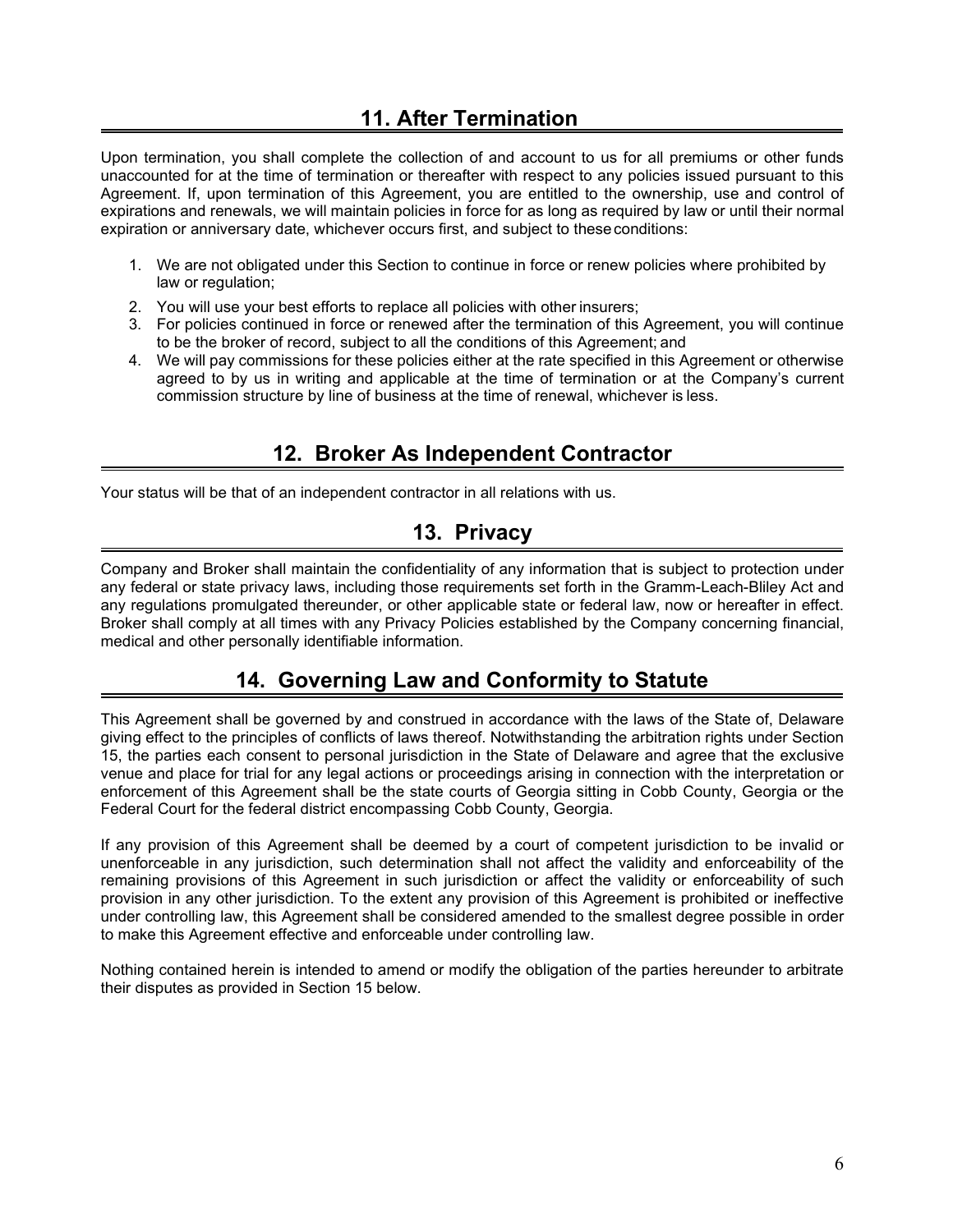### **15. Arbitration**

If any dispute or disagreement shall arise in connection with any interpretation of this Agreement or its performance or nonperformance, the parties shall make every effort to meet and settle their dispute in good faith informally. If the parties cannot agree on a resolution of their dispute or disagreement and if the dispute or disagreement does not involve a claim for Indemnification under Section 7 of this Agreement or the termination of this Agreement by the Company or withdrawal of authority of any type(s) of business, the matter in controversy will, upon written request of either party, be settled by arbitration. Arbitration will be conducted in accordance with the rules of the American Arbitration Association, and judgment upon the award rendered by the arbitrator(s) may be entered in any court having jurisdiction.

The parties may agree to submit the dispute to one arbitrator; or, otherwise, there will be three, one named in writing by each party within ten (10) days after notice or arbitration is served by either party upon the other, and a third arbitrator selected by these two arbitrators within fifteen (15) days. If the arbitrators are unable to agree on a third arbitrator, then the third member will be chosen impartially by the American Arbitration Association. Any arbitrator selected by the American Arbitration Association shall be knowledgeable in insurance law and regulation, including brokerages and broker agreements.

If the dispute is submitted to one arbitrator, both parties will share the expenses of that arbitrator equally, as well as any other arbitration expenses. If the dispute is submitted to three arbitrators, each party will pay for the arbitrator that they selected, and both parties will share equally in the expenses of the third arbitrator and all other arbitration expenses. Attorney fees and witness fees are not arbitration expenses and must be paid for by the party that incurred them. The written determination of the arbitrator(s) will be final and binding on the parties. Arbitration shall be held in Atlanta, Georgia, unless otherwise agreed in writing, before any Arbiter is appointed.

### **16. Prior Agreements**

This Agreement takes the place of all previous agreements, whether oral or written, between you and us, provided that this Agreement does not affect indebtedness under the conditions contained in previous oral or written agreements.

# **17. Entire Agreement; Waiver; Amendment; Counterparts**

This Agreement (including all exhibits and schedules hereto) contains the entire agreement among the parties hereto with respect to the subject matter hereof and supersedes all prior agreements and understandings, written or oral, with respect thereto. Forbearance, neglect or failure by us to enforce any or all of the provisions of this Agreement or to insist upon strict compliance by you shall not be construed as a waiver of any of our rights or privileges. A waiver of a past act or circumstances shall not constitute or be a course of conduct or waiver of any subsequent action or circumstance. This Agreement may not be changed or amended except through a written agreement between the parties. This Agreement may be executed by the parties hereto in separate counterparts, each of which when so executed and delivered shall be an original, but all such counterparts shall together constitute one and the sameinstrument.

# **18. Binding Effect; No Assignment**

This Agreement shall be binding upon and inure to the benefit of the parties and their respective successors, permitted assigns and legal representatives. Neither this Agreement, nor any of the rights, interests or obligations hereunder, may be assigned, in whole or in part, by operation of law or otherwise by Brokerage without receipt of our prior written consent, and any such assignment that is not so consented to shall be null and void.

## **19. Broker of Record Letters**

The Company has the following policies regarding Agent of Record / Broker of Record ("BOR") letters: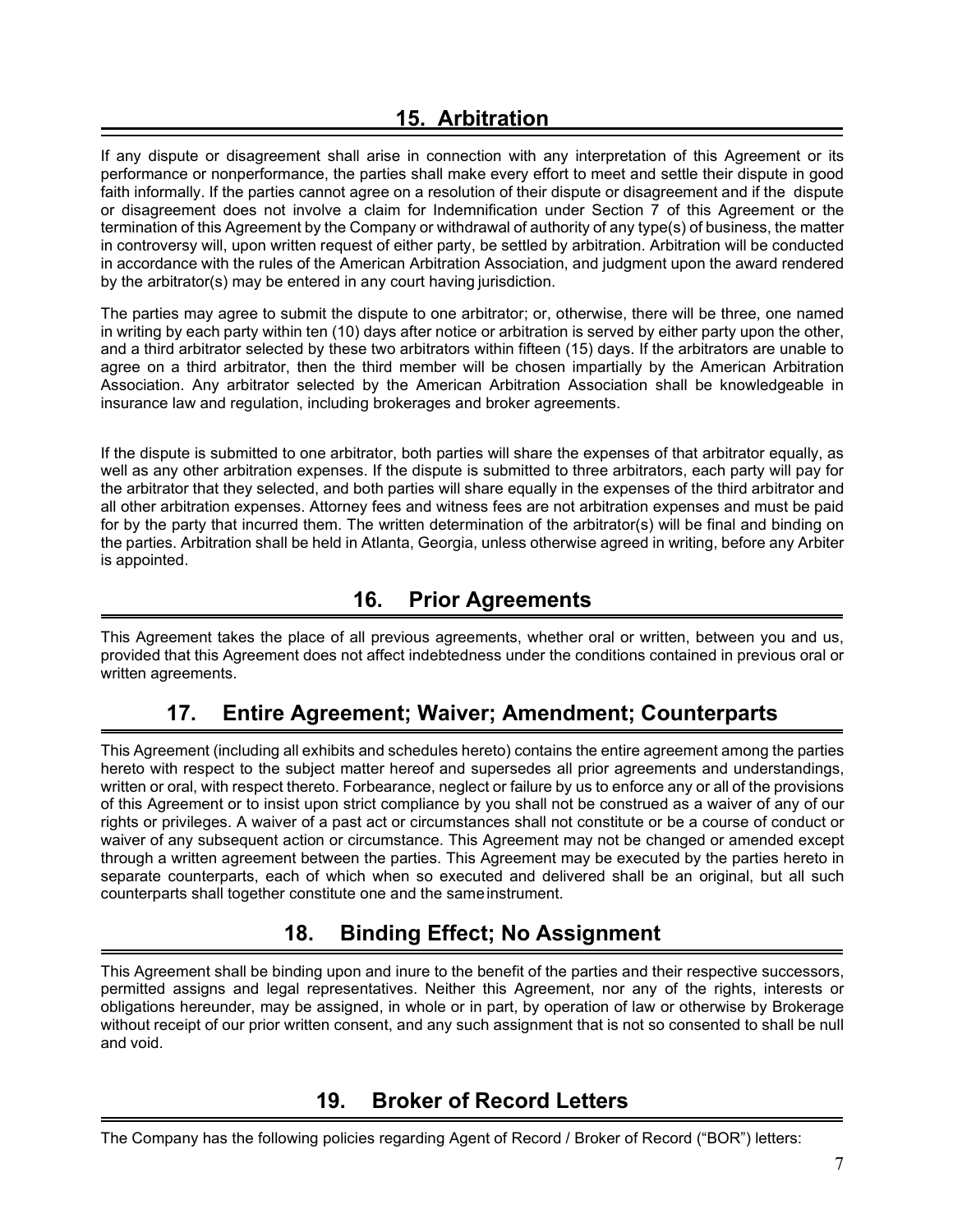- a) BOR's are not accepted by the Company within the first 90 days following the effective date of this agreement.
- b) Mid-Term BOR's are not accepted. A BOR request can be processed only for un-bound placements and/or for renewal policy terms.
- c) The Company provides the incumbent agent/broker with a 5 business day waiting period following the date in which they are notified of the BOR being received. The company will not waive the 5 business day waiting period in any circumstance.

[signatures on the following page]